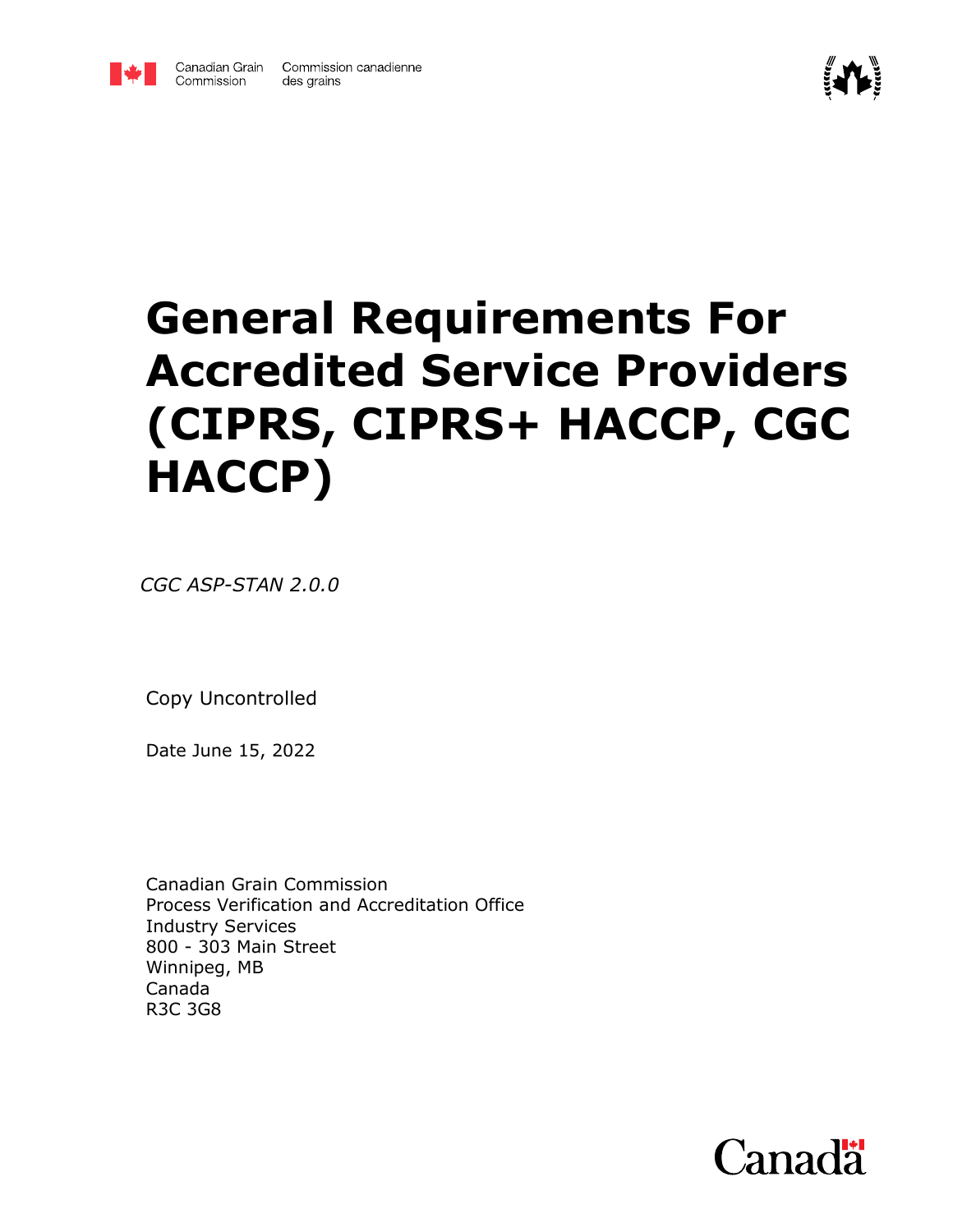## <span id="page-1-0"></span>**Contents**

General Requirements for Accredited Service Providers

| 1.0 |     |  |  |
|-----|-----|--|--|
| 2.0 |     |  |  |
| 3.0 |     |  |  |
|     |     |  |  |
|     |     |  |  |
|     |     |  |  |
|     |     |  |  |
|     | 3.5 |  |  |
|     | 3.6 |  |  |
|     |     |  |  |
| 4.0 |     |  |  |
|     |     |  |  |
|     |     |  |  |
| 5.0 |     |  |  |
| 6.0 |     |  |  |
|     |     |  |  |

 $\sim$ i $\sim$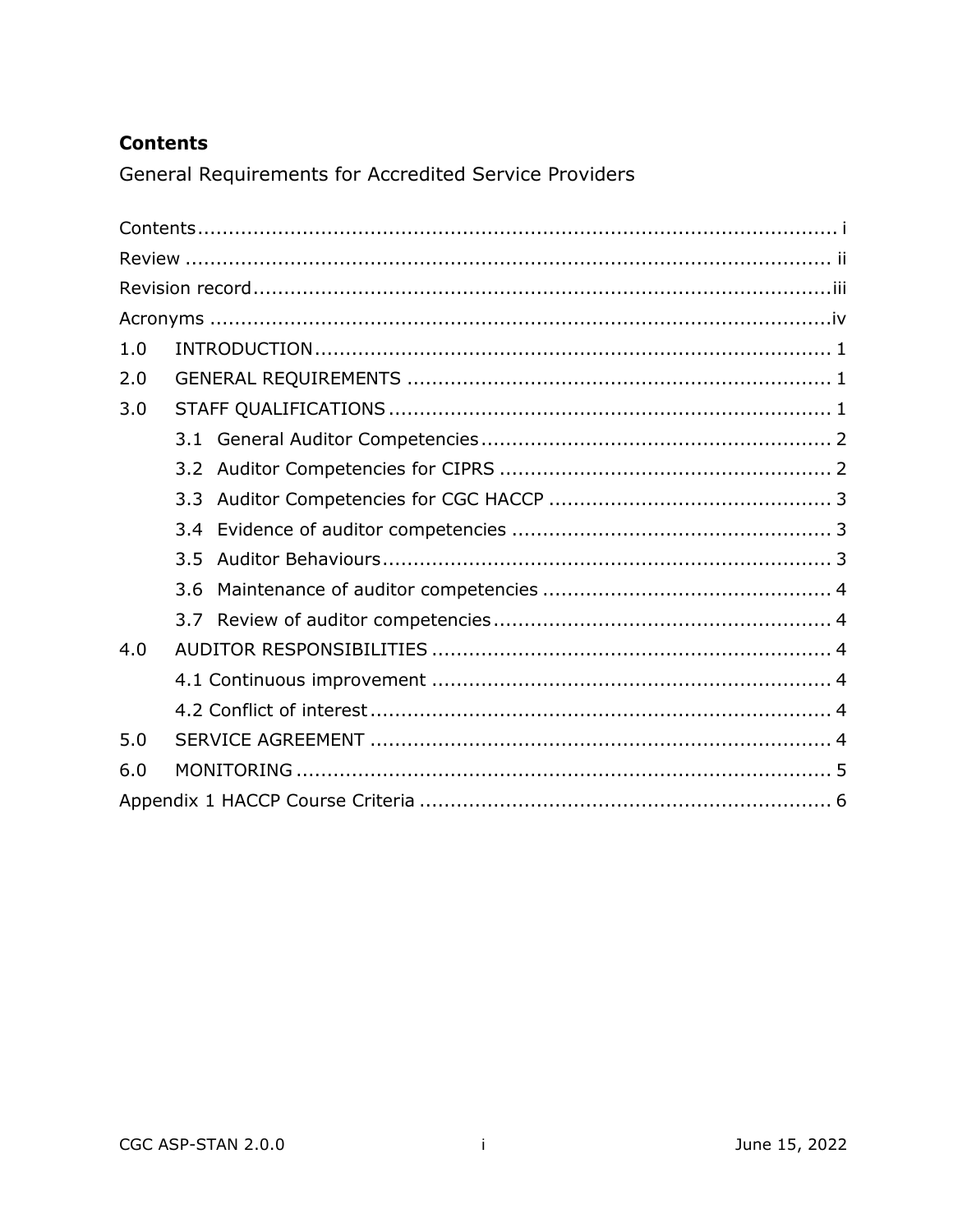## <span id="page-2-0"></span>**Review**

This Canadian Grain Commission standard is subject to annual review. Revisions will be issued to ensure the standard continues to meet current needs.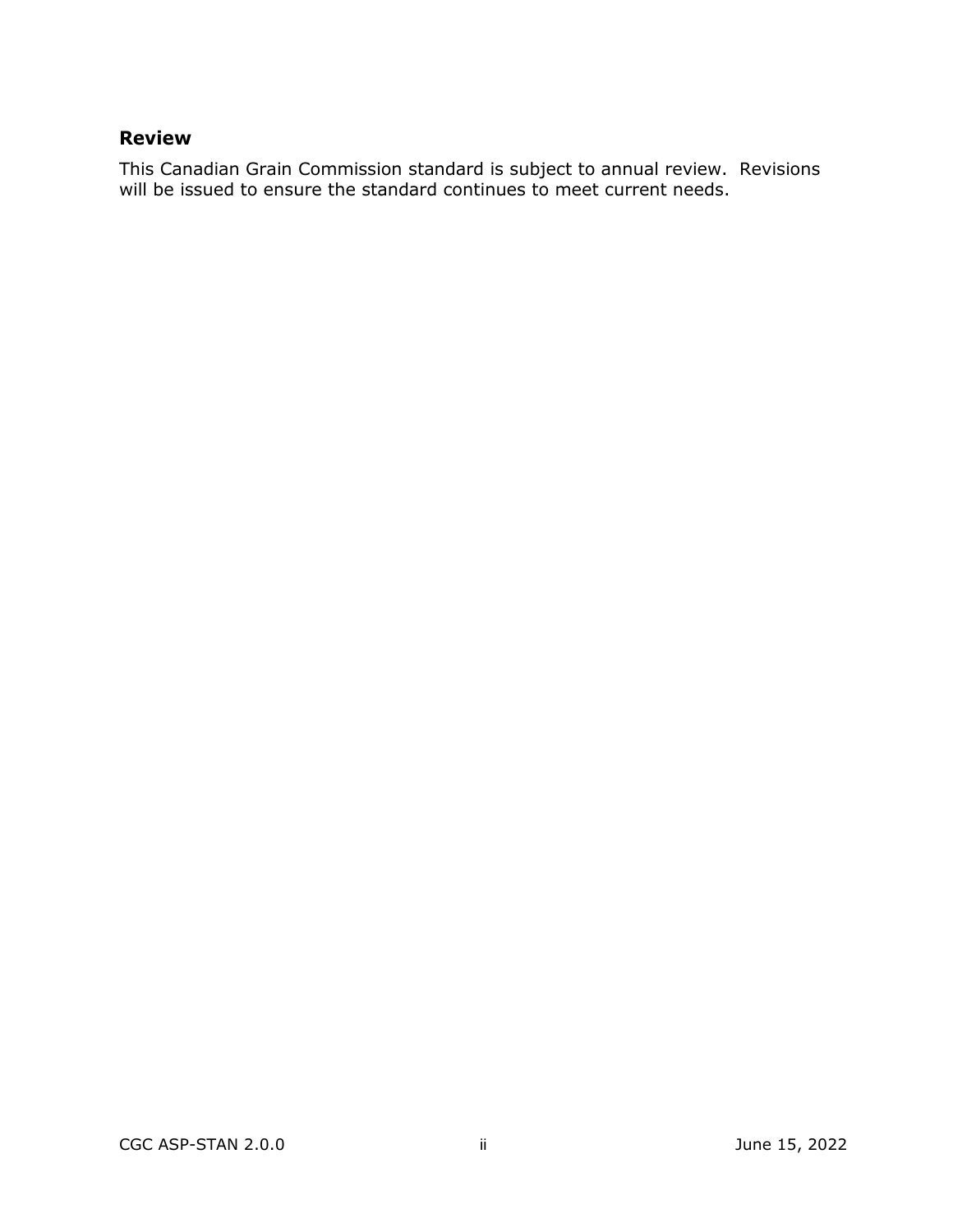## <span id="page-3-0"></span>**Revision record**

Revisions to this standard will be given a consecutive number and will be dated.

Please ensure that all revisions are inserted, obsolete pages removed, and the record below is completed.

| <b>Revision</b><br>No. | <b>Amendment Content and Pages</b>                                                                                                                                                                                                                                       | <b>Entered by:</b> | Date:            |
|------------------------|--------------------------------------------------------------------------------------------------------------------------------------------------------------------------------------------------------------------------------------------------------------------------|--------------------|------------------|
| Re-issue               | Addition of CGC HACCP-based<br>Programs                                                                                                                                                                                                                                  | J. Sutherland      | May 20, 2009     |
| Revision 1             | p.3, addition of 3.5 Evidence of<br><b>Auditor Competencies</b>                                                                                                                                                                                                          | J. Sutherland      | January 4, 2010  |
|                        | p.3, addition of 3.6 Auditor<br><b>Attributes</b>                                                                                                                                                                                                                        | J. Sutherland      | January 4, 2010  |
| Revision 2             | Changes to document format                                                                                                                                                                                                                                               | M. Stoughton-Ens   | August 1, 2010   |
| Revision 3             | Updated accreditation<br>requirements and NACE codes in<br>Sec. 2.0 General Requirements;<br>added staff qualifications in Sec.<br>3.0; added confidentiality<br>requirements to Sec. 5.0<br>Confidentiality and Conflict of<br>Interest; amended Sec. 6.0<br>Monitoring | M. Stoughton-Ens   | November 1, 2012 |
| Revision 4             | Changes throughout the standard<br>re auditor responsibilities and<br>annual review of ASPs and auditors                                                                                                                                                                 | E. Bernardin       | April 1, 2017    |
| Revision 5             | Updated versions of referenced<br>documents and updated auditor<br>competency requirements                                                                                                                                                                               | M. Le Dorze        | June 15, 2022    |
|                        |                                                                                                                                                                                                                                                                          |                    |                  |
|                        |                                                                                                                                                                                                                                                                          |                    |                  |
|                        |                                                                                                                                                                                                                                                                          |                    |                  |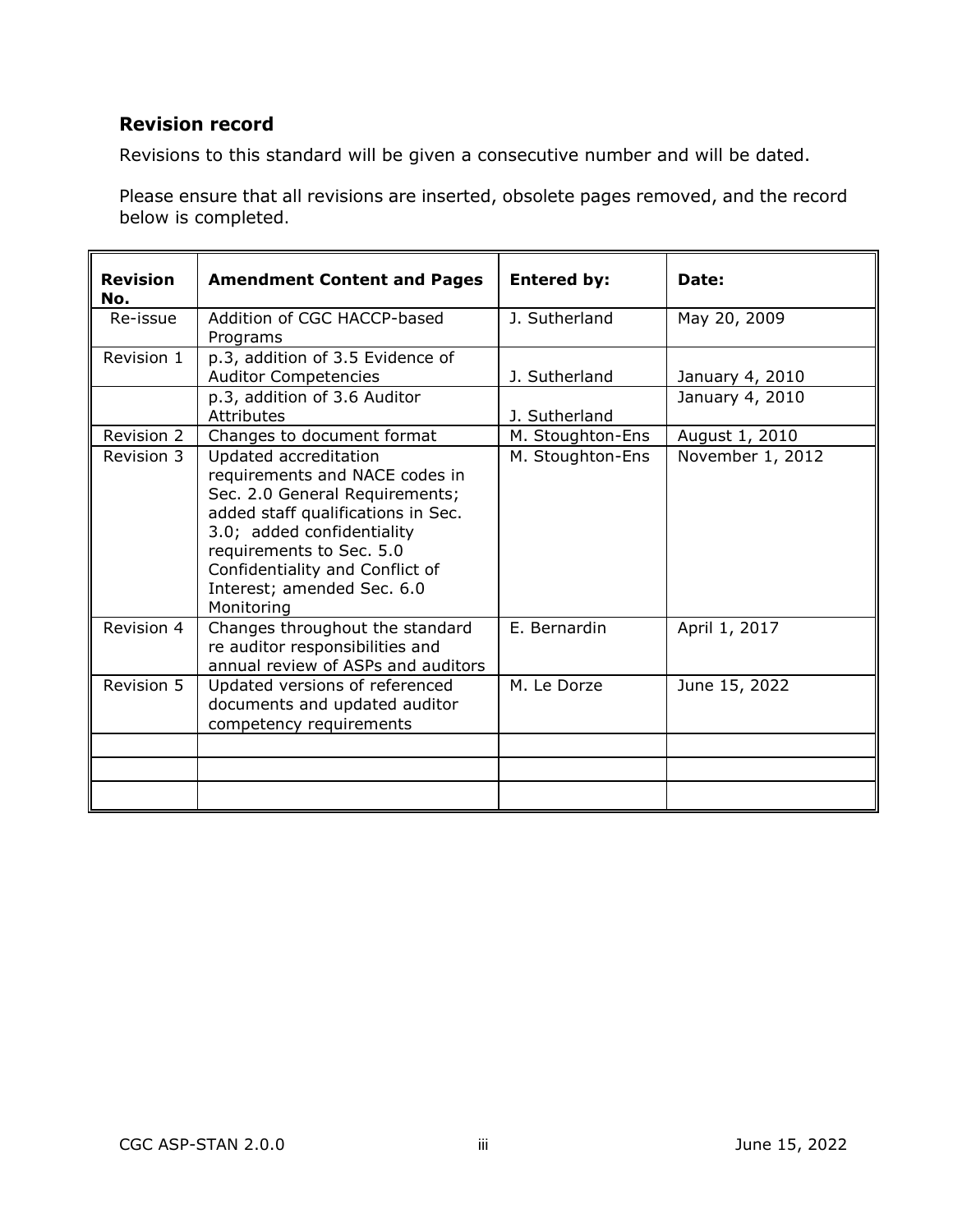# <span id="page-4-0"></span>**Acronyms**

| <b>ASP</b>          | <b>Accredited Service Provider</b>                                     |
|---------------------|------------------------------------------------------------------------|
| <b>CGC</b>          | <b>Canadian Grain Commission</b>                                       |
| <b>CIPRS</b>        | Canadian Identity Preserved Recognition System                         |
| <b>CIPRS+ HACCP</b> | Canadian Identity Preserved Recognition System plus<br><b>HACCP</b>    |
| <b>CGC HACCP</b>    | <b>Canadian Grain Commission HACCP</b>                                 |
| <b>FSQMS</b>        | Food Safety and Quality Management System                              |
| <b>GOP</b>          | <b>Good Operating Practice</b>                                         |
| <b>HACCP</b>        | Hazard Analysis Critical Control Point                                 |
| <b>IAF</b>          | <b>International Accreditation Forum</b>                               |
| <b>IATCA</b>        | <b>International Auditor and Training Certification</b><br>Association |
| <b>IP</b>           | <b>Identity Preserved/Identity Preservation</b>                        |
| <b>IRCA</b>         | <b>International Registry of Certificated Auditors</b>                 |
| <b>NACE</b>         | Nomenclature for Economic Activities                                   |
| <b>PVA</b>          | Process Verification and Accreditation Office                          |
| <b>QMS</b>          | <b>Quality Management System</b>                                       |
| <b>TEAC</b>         | <b>Technical Expert Advisory Committee</b>                             |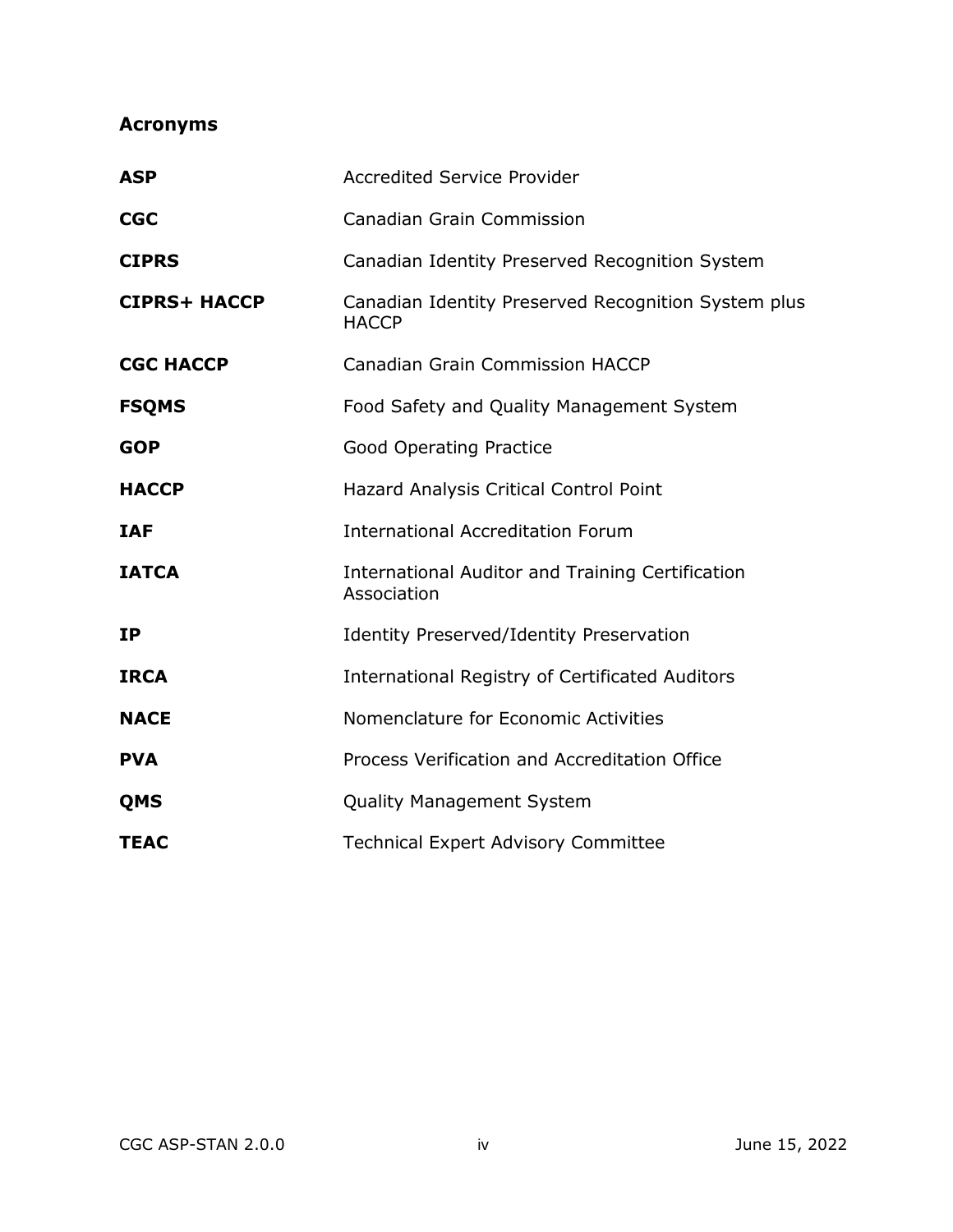### **GENERAL REQUIREMENTS FOR ACCREDITED SERVICE PROVIDERS**

#### <span id="page-5-0"></span>**1.0 INTRODUCTION**

This standard specifies the requirements that Accredited Service Providers (ASPs) must meet for Canadian Grain Commission (CGC) accreditation to provide third-party audit services for the Canadian Identity Preserved Recognition System (CIPRS), the Canadian Identity Preserved Recognition System plus HACCP (CIPRS+ HACCP) or the Canadian Grain Commission HACCP (CGC HACCP). These requirements are intended to ensure that ASPs have competent staff and will conduct audits and prepare audit reports in a consistent and reliable manner.

## <span id="page-5-1"></span>**2.0 GENERAL REQUIREMENTS**

To provide third-party audit services for CIPRS, CIPRS+ HACCP, or CGC HACCP, the ASP must be accredited to ISO/IEC 17065:2017 by an accreditation body that is a member of the International Accreditation Forum (IAF) and is a signatory to the IAF Multilateral Recognition Arrangement.

ASPs must provide a copy of the registration/accreditation certificate issued to them by the IAF member accreditation body when they apply for accreditation.

ASPs must also provide evidence that they have the appropriate NACE (Nomenclature for Economic Activities) code. In the case of the three above-noted programs, the following NACE codes will be considered appropriate:

- A1.6.3 Post-harvest crop activities
- C10.6 Manufacture of grain mill products, starches and starch products
- G46.2.1 Wholesale of grain, unmanufactured tobacco, seeds and animal feeds

## <span id="page-5-2"></span>**3.0 STAFF QUALIFICATIONS**

ASPs shall require their staff and contracted personnel to have the competence to meet all managerial, administrative technical and auditing functions required to fulfil the duties of their positions within the organization.

ASPs shall maintain records of qualifications, training, experience and competency of staff and contracted personnel acting in managerial, administrative, technical or auditing roles within the organization.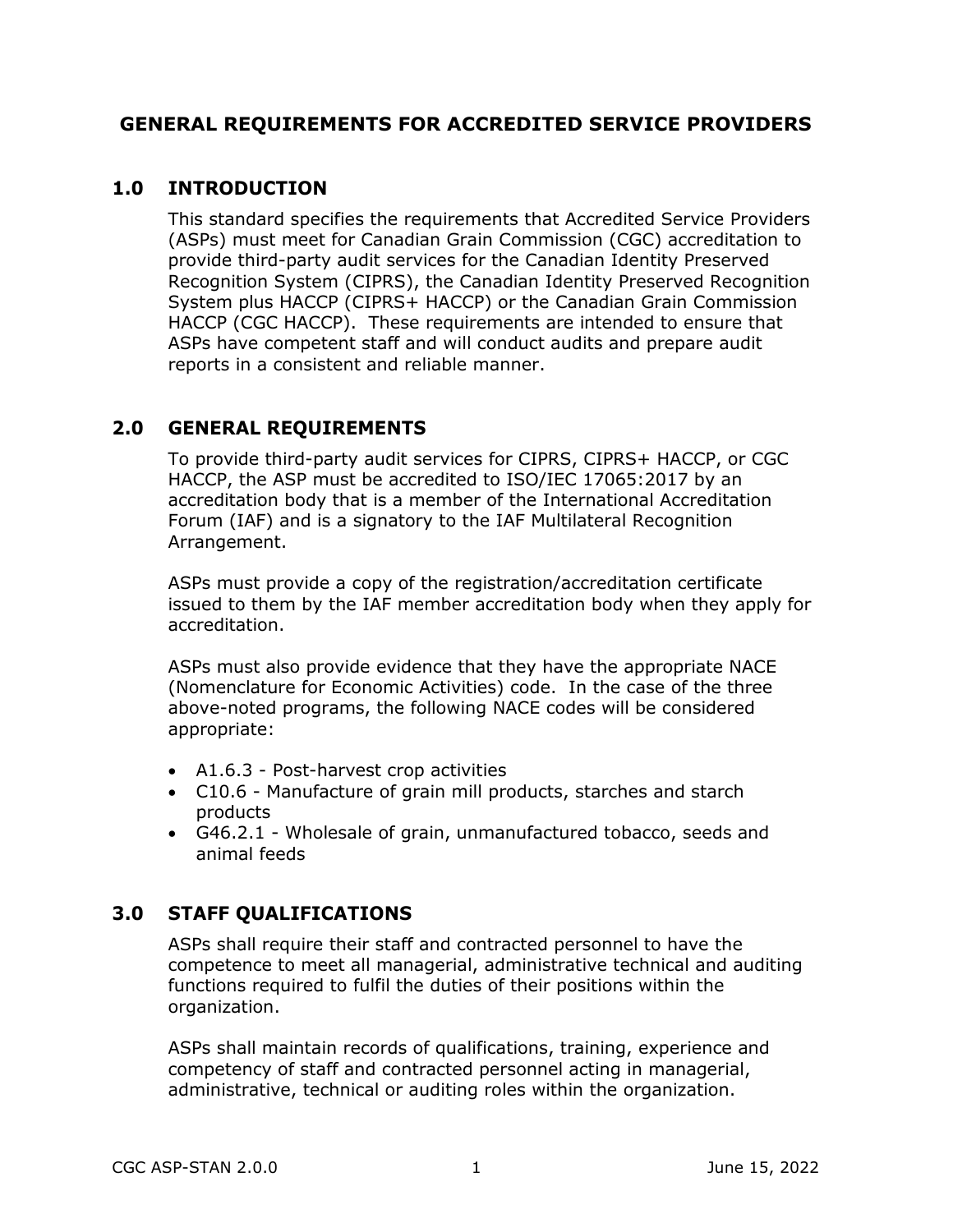## <span id="page-6-0"></span>**3.1 General Auditor Competencies**

In order to competently perform the activities detailed in CGC QSP 2.3.1, *Conducting a Food Safety/IP Quality Management System Audit*, all ASP auditors must have knowledge of the principles and implementation of quality systems and of the grain industry.

To obtain this knowledge, auditors must have:

- successfully completed an ISO 9001 Lead Auditor course delivered by an accredited<sup>1</sup> training organization;
- conducted a minimum of two complete quality management system (QMS) audits within a year of application; and
- successfully completed the program orientation for CIPRS, CIPRS+ HACCP or CGC HACCP provided by the Process Verification and Accreditation Office (PVA), depending on the program or program(s) for which the auditor will be providing audits.
- successfully passed the auditor competency examination administered by the Process Verification and Accreditation office.

In addition, all ASP auditors must possess a combination of education and experience as follows:

 2 years' post-secondary studies in an agri-food-related field and 2 years' agri-food-related experience

OR

 other post-secondary studies (<2 years) and 3 years' agri-foodrelated experience

OR

high school diploma and 5 years' agri-food-related experience.

In cases where auditors do not meet the experience qualifications, the ASP management may suggest activities that can be undertaken to provide auditors with the required experience. The PVA has the discretion to determine if the proposed activities will provide the required experience and under what supervision these activities must be carried out.

## <span id="page-6-1"></span>**3.2 Auditor Competencies for CIPRS**

In addition to meeting the general competency requirements

 $\overline{a}$ 

<sup>&</sup>lt;sup>1</sup> by the International Registry of Certificated Auditors (IRCA) or Exemplar Global.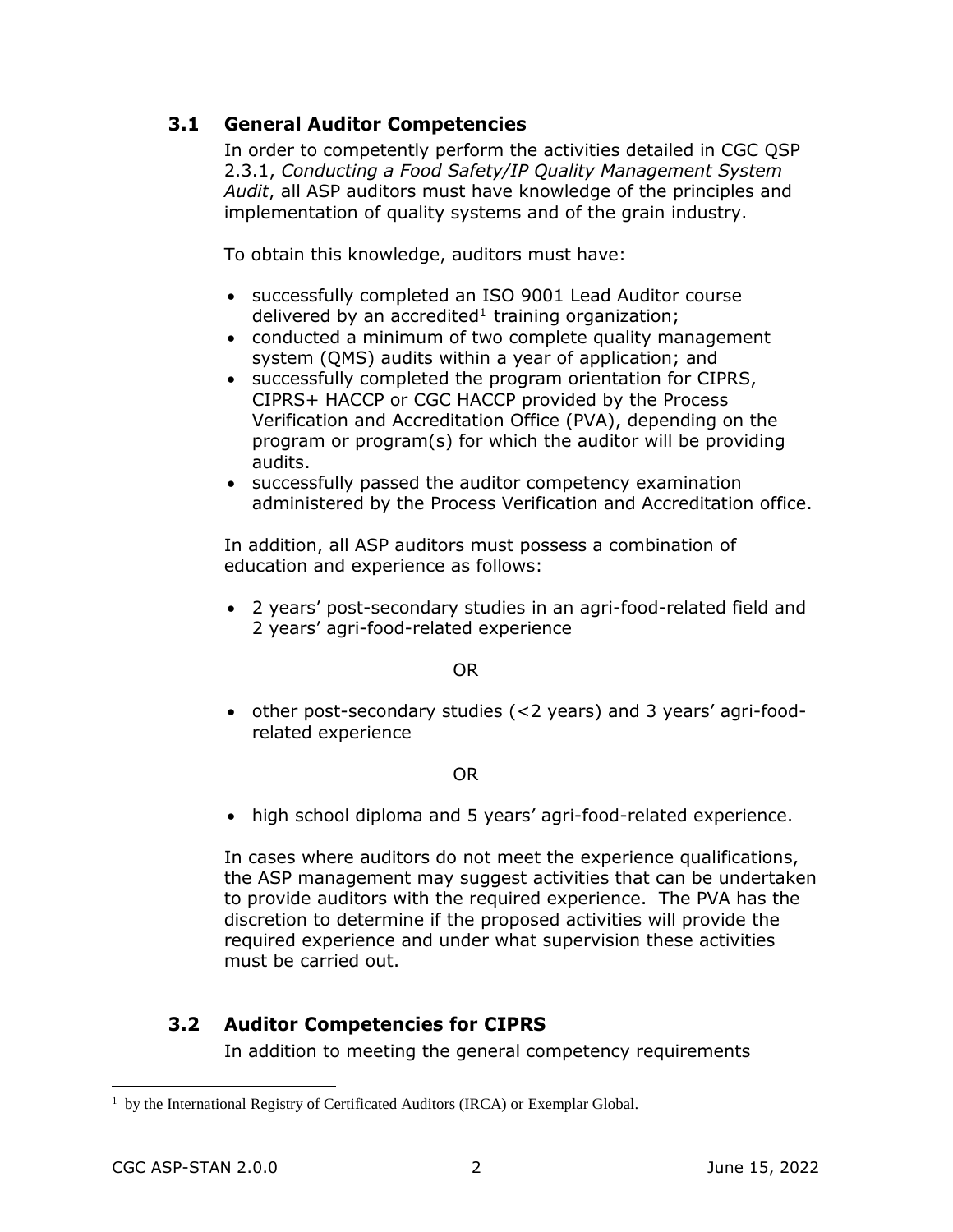<span id="page-7-0"></span>specified in section 3.1, CIPRS auditors must participate, as part of an audit team, in a minimum of two complete IP quality management system audits within a year of application.

## **3.3 Auditor Competencies for CGC HACCP**

In addition to meeting the general competency requirements specified in section 3.1, CGC HACCP auditors must have knowledge and understanding of the principles and implementation of HACCPbased food safety programs.

To meet these requirements, ASP auditors must:

- have successfully completed a HACCP training course that meets the criteria specified in Appendix 1; and
- participate, as part of an audit team, in a minimum of two complete food safety and quality management system (FSQMS) audits within a year of application.

#### <span id="page-7-1"></span>**3.4 Evidence of auditor competencies**

As part of the application process, and when ASPs put forward additional auditors to audit for CGC programs, auditors must submit their résumé, along with copies of training certificates for the required training.

#### <span id="page-7-2"></span>**3.5 Auditor Behaviours**

In addition to the knowledge, education and experience listed above, auditors must possess personal behaviours as outlined in 7.2.2 of ISO 19011:2018 *Guidelines for auditing management systems*, such as:

- ethical
- open-minded
- diplomatic
- observant
- perceptive
- versatile
- tenacious
- decisive
- self-reliant
- able to act with fortitude
- open to improvement
- culturally sensitive
- collaborative

These behaviours will be verified during the course of field observations conducted per CGC QSP 2.1.0 *Accreditation and Monitoring of CGC Accredited Service Providers*.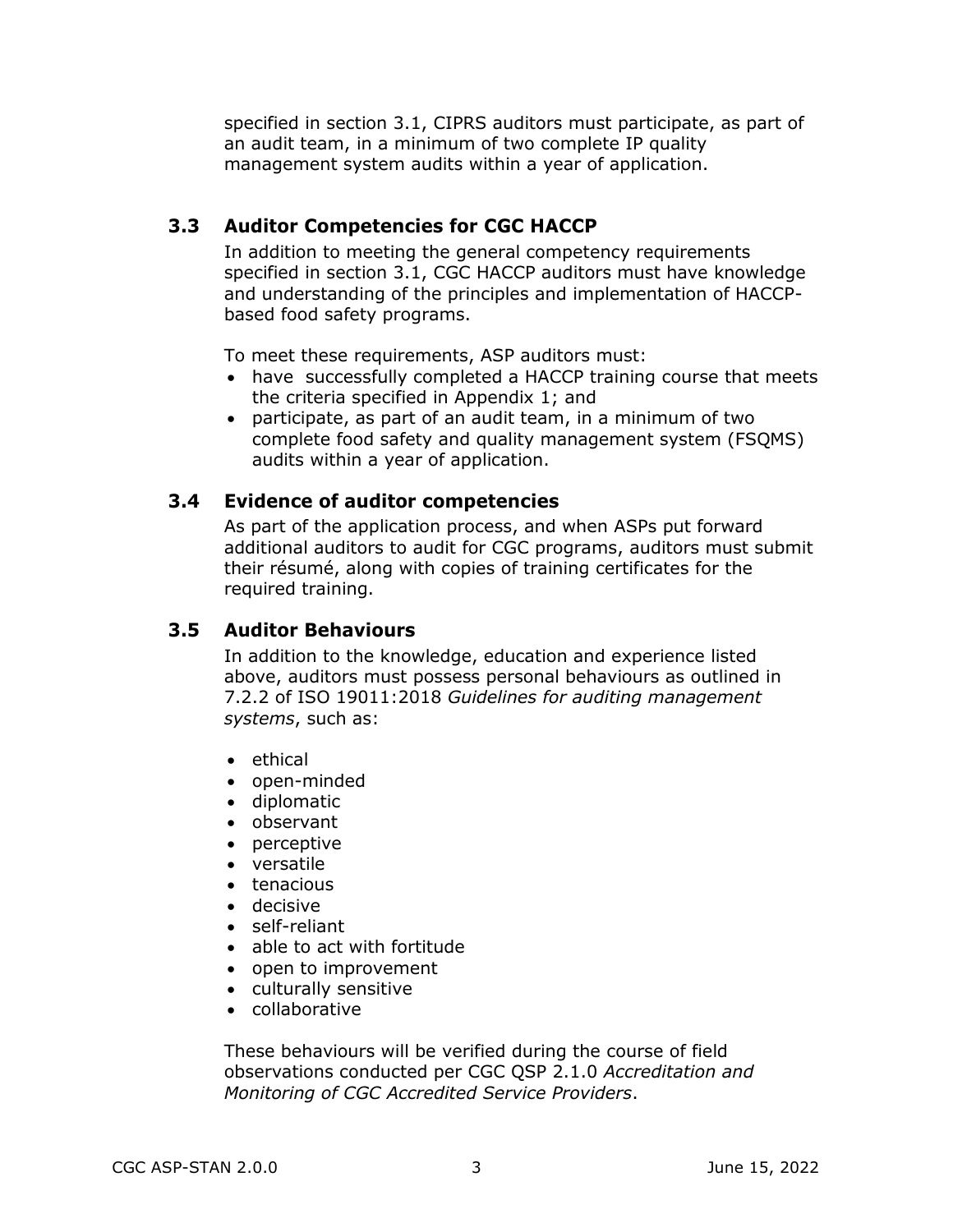#### <span id="page-8-0"></span>**3.6 Maintenance of auditor competencies**

In order to maintain their auditing competencies:

- CIPRS auditors must conduct at least one IP quality management system audit annually,
- CGC HACCP auditors must conduct at least one food safety audit annually, and
- CIPRS+ HACCP auditors must conduct at least one food safety and IP quality management system audit annually.

### <span id="page-8-1"></span>**3.7 Review of auditor competencies**

Auditor competencies must be confirmed annually through review of their training and experience records.

In cases where an auditor's competencies have not been maintained, ASP management must take action to restore them. The PVA has the discretion to determine if the actions taken were sufficient to restore the auditor's competencies.

## <span id="page-8-2"></span>**4.0 AUDITOR RESPONSIBILITIES**

ASP auditors must conduct the following activities according to the appropriate procedures specified in CGC QSP 2.3.1:

- review the client's quality management system manual;
- interview staff and observe compliance to program requirements;
- conduct any necessary follow-up activity;
- write an audit report following the format specified; and
- <span id="page-8-3"></span>maintain the required documentation on file.

## **4.1 Continuous improvement**

ASP auditors must attend any additional training courses deemed necessary by the PVA.

#### <span id="page-8-4"></span>**4.2 Conflict of interest**

ASPs shall require that their auditors sign a contract or agreement stating their compliance to the requirements for client confidentiality and independence from commercial or personal interests. Auditors must also declare any issues they may have relating to personal conflict of interest to the ASP, as per ISO/IEC 17065:2017 requirements. Auditors shall not audit a company if they have provided consulting services to that company within the previous two years.

## <span id="page-8-5"></span>**5.0 SERVICE AGREEMENT**

ASPs must read and sign the Accreditation Agreement and conduct themselves accordingly.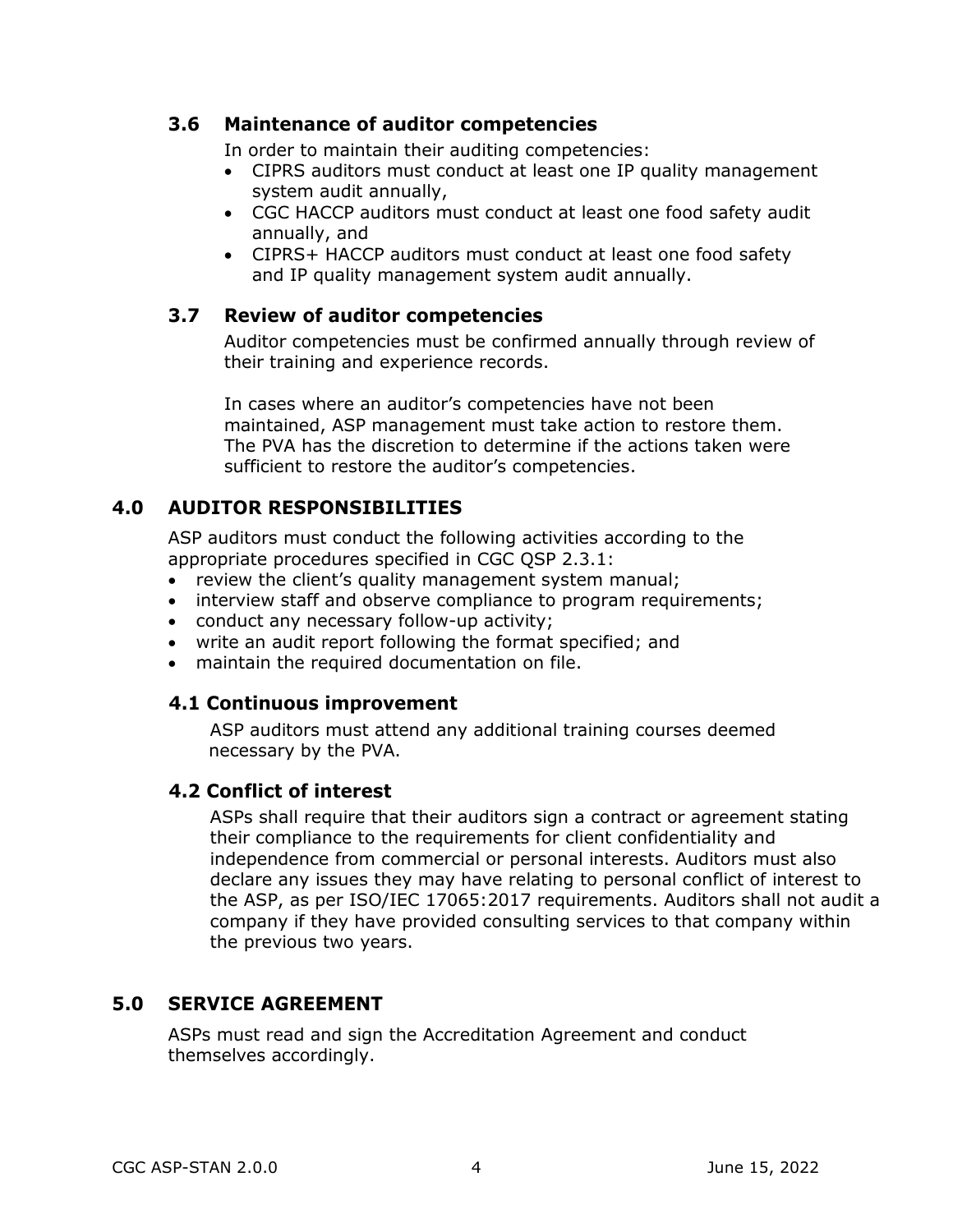#### <span id="page-9-0"></span>**6.0 MONITORING**

The ASP shall participate in a monitoring program as detailed in CGC QSP 2.1.0 *Accreditation and Monitoring of CGC Accredited Service Providers*. The ASP shall notify the PVA, in writing, of any changes to approved auditors and/or their competencies, management or managerial structure, or ownership. If any of these changes results in a conflict of interest or loss of integrity, the service provider must consult with the PVA to determine appropriate action.